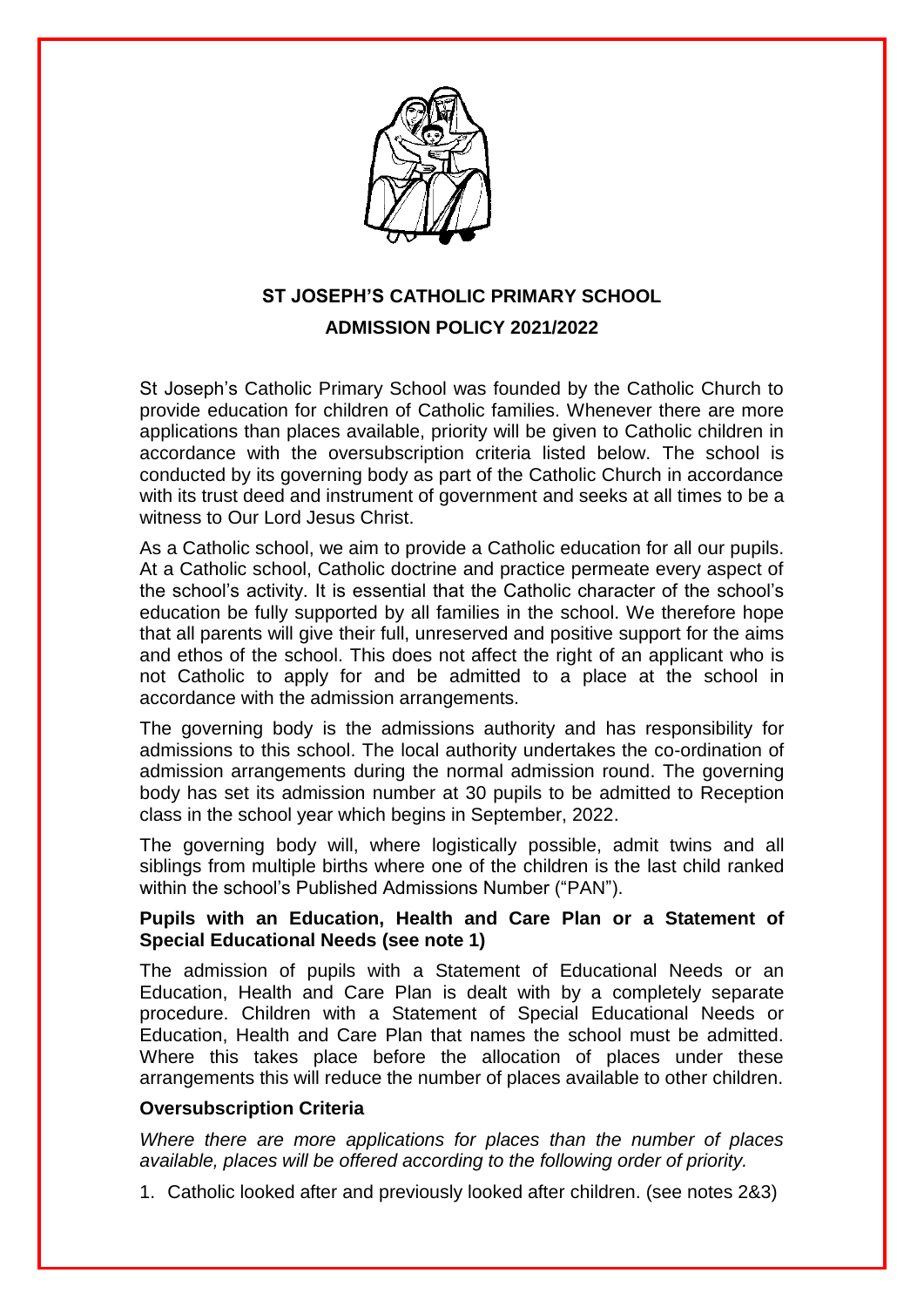- 2. Catholic children who are resident in the parish of St Joseph's Catholic Church. (see notes 3&11)
- 3. Other Catholic children. (see note 3)
- 4. Other looked after and previously looked after children. (see note 2)
- 5. Catechumens and members of an Eastern Christian Church. (see notes 4&5)
- 6. Children of other Christian denominations whose membership is evidenced by a minister of religion. (see note 6)
- 7. Children of other faiths whose membership is evidenced by a religious leader. (see note 7)
- 8. Any other children.

*Within each of the categories listed above, the following provisions will be applied in the following order.*

- (i) Where evidence is provided at the time of application of an exceptional social, medical or pastoral need of the child which can most appropriately be met at this school, the application will be placed at the top of the category in which the application is made. (see note 10)
- (ii) The attendance of a brother or sister at the school at the time of enrolment will increase the priority of an application within each category so that the application will be placed at the top of the category in which the application is made after children in (i) above (see note 8).

## **Tie Break**

Priority will be given to children living closest to the school determined by the shortest distance. Distances are calculated on the basis of a straight-line measurement between the front door of the child's home address (including the community entrance to flats) and the main entrance of the school using the local authority's computerised measuring system on the following basis.

In the event of distances being the same for two or more children where this would determine the last place to be allocated, random allocation will be carried out and supervised by a person independent of the school. All the names will be entered into a hat and the required number of names will be drawn out.

### **Application Procedures and Timetable**

To apply for a place at this school in the normal admission round, you must complete a Common Application Form available from the local authority in which you live. You are also requested to complete the Supplementary Information Form (SIF) attached to this policy if you wish to apply under oversubscription criteria 1 to 3 or 5 to 8. The Supplementary Information Form (SIF) should be returned to Miss C Marsden at St Joseph's Primary School, Green Lane, Rawmarsh, Rotherham, S62 6JY by 15<sup>th</sup> January 2022.

You will be advised of the outcome of your application on 19<sup>th</sup> April 22 or the next working day, by the local authority on our behalf. If you are unsuccessful (unless your child gained a place at a school you ranked higher) you will be informed of the reasons, related to the oversubscription criteria listed above, and you have the right of appeal to an independent appeal panel.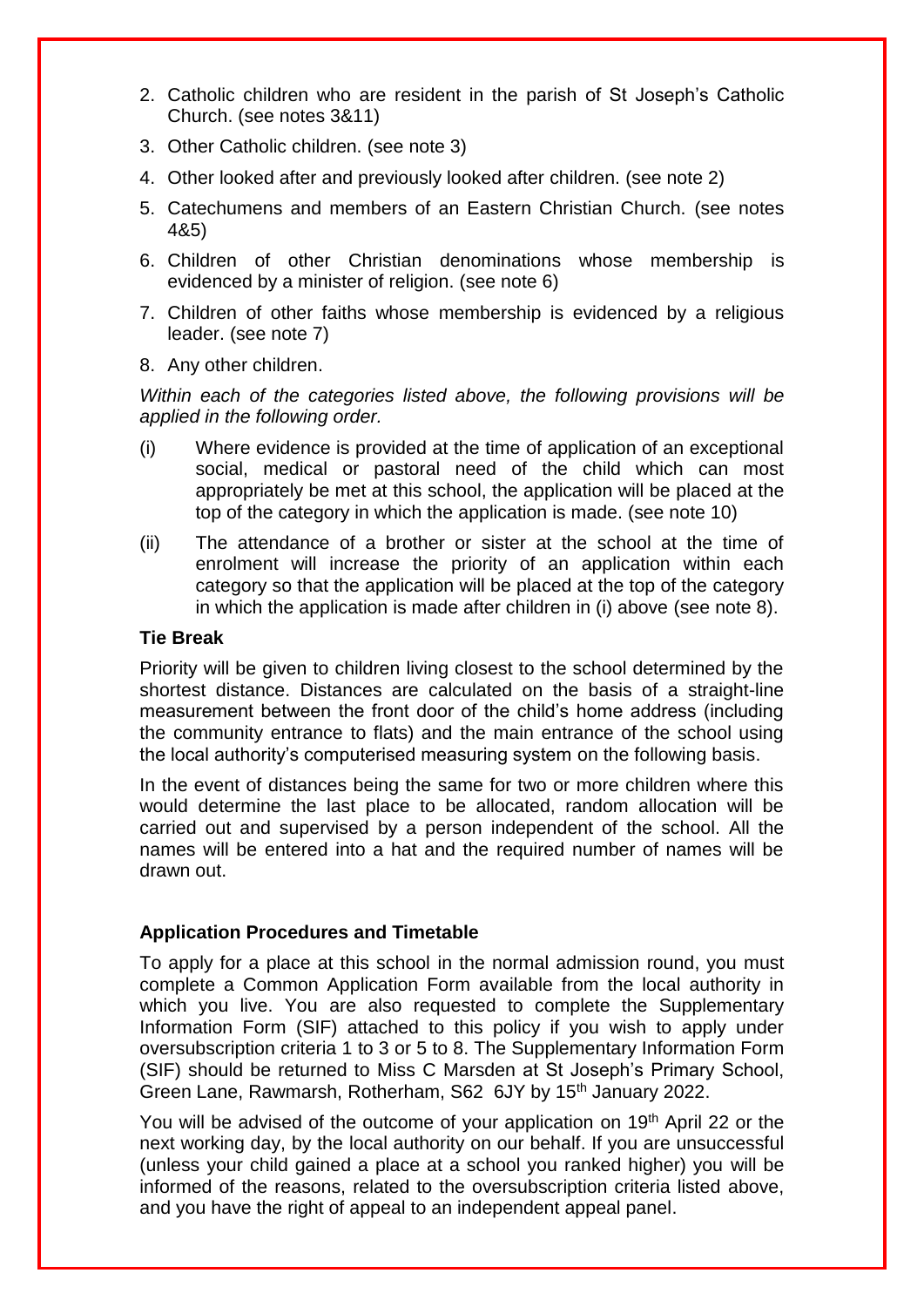*If you do not provide the information required in the SIF and return it by the closing date, together with all supporting documentation, your child will not be placed in criteria 1 to 3 or 5 to 8, and this is likely to affect your child's chance of being offered a place.*

**All applications which are submitted on time will be considered at the same time and after the closing date for admissions which is 15th January 2022.**

## **Late Applications<sup>1</sup>**

Late applications will be administered in accordance with your home Local Authority Primary Co-ordinated Admissions Scheme. You are encouraged to ensure that your application is received on time.

# **Admission of Children Below Compulsory School Age and Deferred Entry**

A child is entitled to a full-time place in the September following their fourth birthday. A child's parents may defer the date at which their child, below compulsory school age, is admitted to the school, until later in the school year but not beyond the point at which they reach compulsory school age, or beyond the beginning of the final term of the school year for which an offer was made. A child may take up a part-time place until later in the school year, but not beyond the point at which the child reaches compulsory school age. Upon receipt of the offer of a place a parent should notify the school, as soon as possible, that they wish to either defer their child's entry to the school or take up a part-time place.

### **Admission of Children outside their Normal Age Group**

A request may be made for a child to be admitted outside of their normal age group, for example, if the child is gifted and talented or has experienced problems such as ill health. In addition, the parents of a summer born child, i.e. a child born between  $1<sup>st</sup>$  April and  $31<sup>st</sup>$  August, may request that the child be admitted out of their normal age group, to reception rather than year 1.

Any such request should be made in writing to Miss C Marsden at St Joseph's Catholic Primary School, Green Lane, Rawmarsh, Rotherham, S62 6JY at the same time as the admission application is made. The governing body will make its decision about the request based on the circumstances of each case and in the best interests of the child. In addition to taking into account the views of the head teacher, including the head teacher's statutory responsibility for the internal organisation, management and control of the school, the governing body will take into account the views of the parents and of appropriate medical and education professionals, as appropriate.

## **Waiting Lists**

1

In addition to their right of appeal, unsuccessful children will be offered the opportunity to be placed on a waiting list. This waiting list will be maintained in order of the oversubscription criteria set out above and *not* in the order in which applications are received or added to the list. Waiting lists for admission

<sup>&</sup>lt;sup>1</sup> This section will need to be tailored to follow the procedure within the school's home local authority to ensure that it is in accordance with the local authority's scheme for co-ordination of admissions.